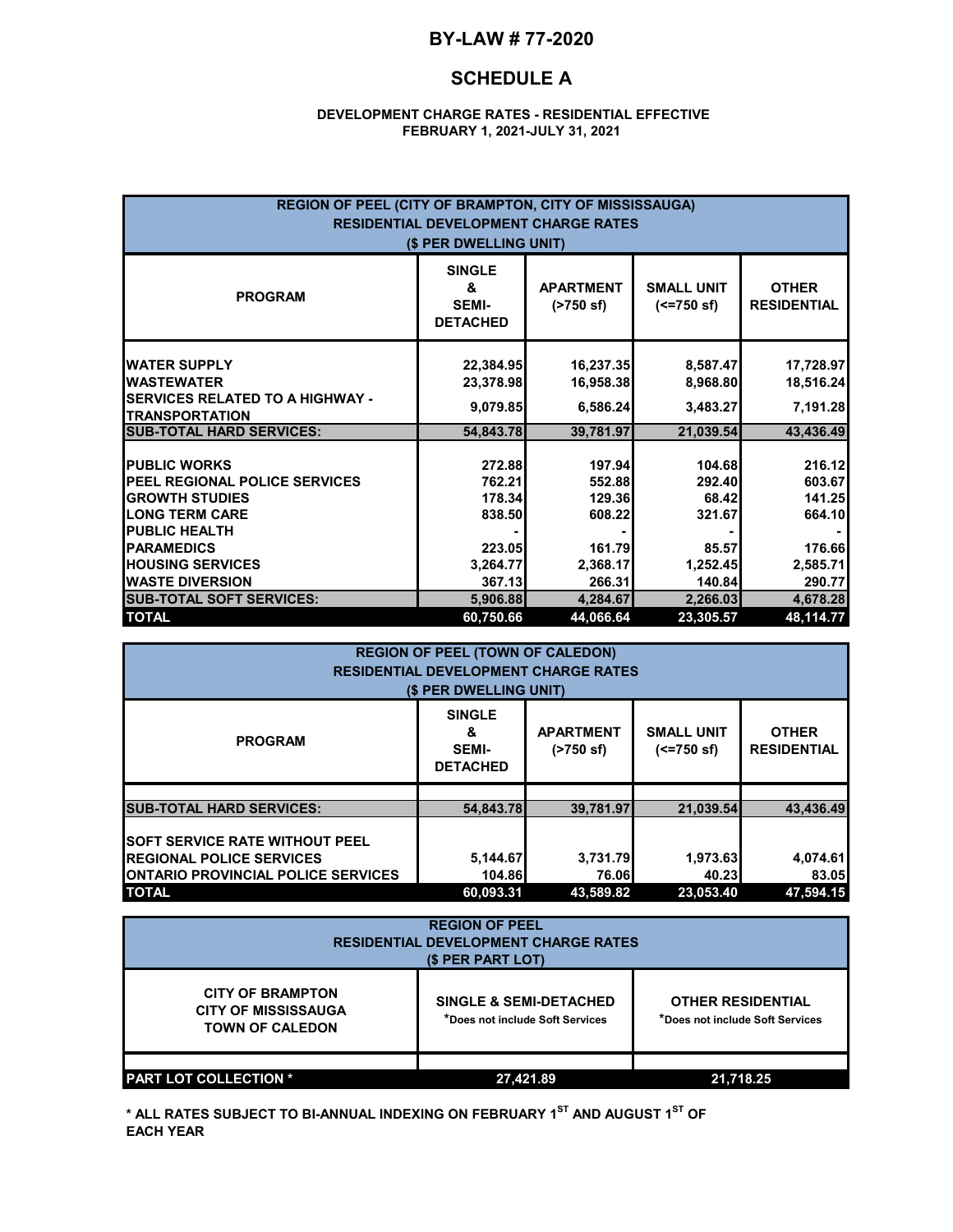## **APPENDIX I**

# **BY-LAW # 77-2020**

# **SCHEDULE B(1)**

#### **DEVELOPMENT CHARGE RATES - INDUSTRIAL EFFECTIVE FEBRUARY 1, 2021-JULY 31, 2021**

| <b>REGION OF PEEL (CITY OF BRAMPTON, CITY OF MISSISSAUGA)</b><br><b>DEVELOPMENT CHARGE RATES</b><br><b>INDUSTRIAL</b>                                                                                                                        |                                                                 |  |
|----------------------------------------------------------------------------------------------------------------------------------------------------------------------------------------------------------------------------------------------|-----------------------------------------------------------------|--|
| <b>PROGRAM</b>                                                                                                                                                                                                                               | <b>DEVELOPMENT CHARGE</b><br>$$per~m^2$$                        |  |
| <b>WATER SUPPLY</b><br><b>IWASTEWATER</b><br><b>ISERVICES RELATED TO A HIGHWAY - TRANSPORTATION</b><br><b>PUBLIC WORKS</b><br><b>IPEEL REGIONAL POLICE SERVICES</b><br><b>GROWTH STUDIES</b><br><b>IPARAMEDICS</b><br><b>WASTE DIVERSION</b> | 76.16<br>79.04<br>16.52<br>1.10<br>3.19<br>0.72<br>0.90<br>0.19 |  |

| <b>REGION OF PEEL (TOWN OF CALEDON)</b><br><b>DEVELOPMENT CHARGE RATES</b><br><b>INDUSTRIAL</b> |                                                       |  |
|-------------------------------------------------------------------------------------------------|-------------------------------------------------------|--|
| <b>PROGRAM</b>                                                                                  | <b>DEVELOPMENT CHARGE</b><br>(\$ per m <sup>2</sup> ) |  |
| <b>RATE WITHOUT PEEL REGIONAL POLICE SERVICES</b><br><b>ONTARIO PROVINCIAL POLICE SERVICES</b>  | 174.63<br>0.29                                        |  |
| <b>TOTAL</b><br>174.92                                                                          |                                                       |  |

**\* ALL RATES SUBJECT TO BI-ANNUAL INDEXING ON FEBRUARY 1ST AND AUGUST 1ST OF EACH YEAR**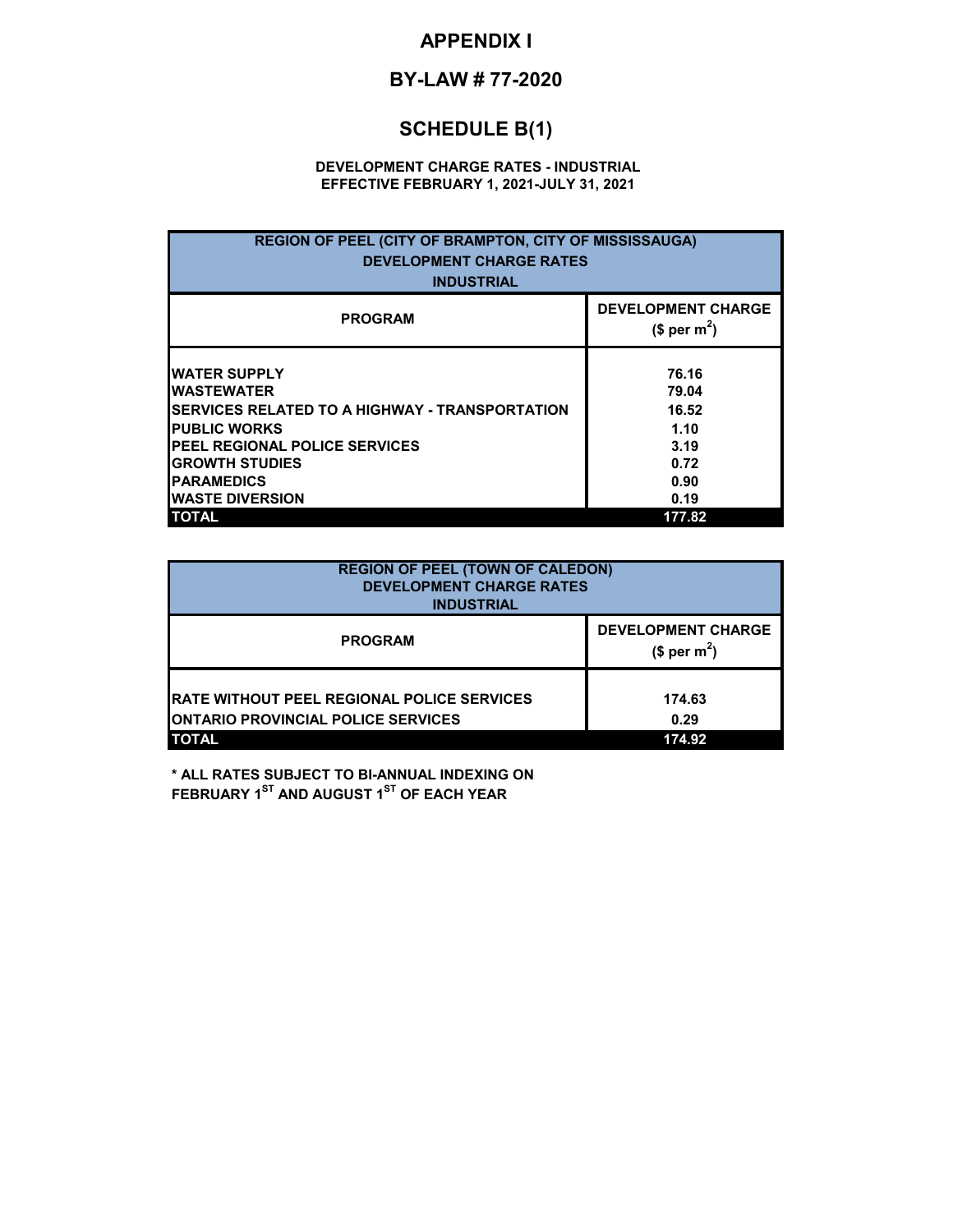### **APPENDIX I**

## **BY-LAW # 77-2020**

# **SCHEDULE B(2)**

#### **DEVELOPMENT CHARGE RATES - NON-RESIDENTIAL - NON-INDUSTRIAL EFFECTIVE FEBRUARY 1, 2021-JULY 31, 2021**

| <b>REGION OF PEEL (CITY OF BRAMPTON, CITY OF MISSISSAUGA)</b><br><b>DEVELOPMENT CHARGE RATES</b><br><b>NON-RESIDENTIAL - NON-INDUSTRIAL</b>                                                                                                                  |                                                                           |  |  |
|--------------------------------------------------------------------------------------------------------------------------------------------------------------------------------------------------------------------------------------------------------------|---------------------------------------------------------------------------|--|--|
| <b>PROGRAM</b>                                                                                                                                                                                                                                               | <b>DEVELOPMENT CHARGE</b><br>$$$ per m <sup>2</sup> )                     |  |  |
| <b>WATER SUPPLY</b><br><b>IWASTEWATER</b><br><b>ISERVICES RELATED TO A HIGHWAY - TRANSPORTATION</b><br><b>PUBLIC WORKS</b><br><b>IPEEL REGIONAL POLICE SERVICES</b><br><b>GROWTH STUDIES</b><br><b>IPARAMEDICS</b><br><b>WASTE DIVERSION</b><br><b>TOTAL</b> | 76.16<br>79.04<br>68.58<br>1.10<br>3.19<br>0.72<br>0.90<br>0.19<br>229.88 |  |  |

| <b>REGION OF PEEL (TOWN OF CALEDON)</b><br><b>DEVELOPMENT CHARGE RATES</b><br><b>NON-RESIDENTIAL - NON-INDUSTRIAL</b> |                                          |  |
|-----------------------------------------------------------------------------------------------------------------------|------------------------------------------|--|
| <b>PROGRAM</b>                                                                                                        | <b>DEVELOPMENT CHARGE</b><br>$$per~m2$ ) |  |
| <b>IRATE WITHOUT PEEL REGIONAL POLICE SERVICES</b><br><b>ONTARIO PROVINCIAL POLICE SERVICES</b><br><b>TOTAL</b>       | 226.69<br>0.29<br>226.98                 |  |

**\* ALL RATES SUBJECT TO BI-ANNUAL INDEXING ON FEBRUARY 1ST AND AUGUST 1ST OF EACH YEAR**